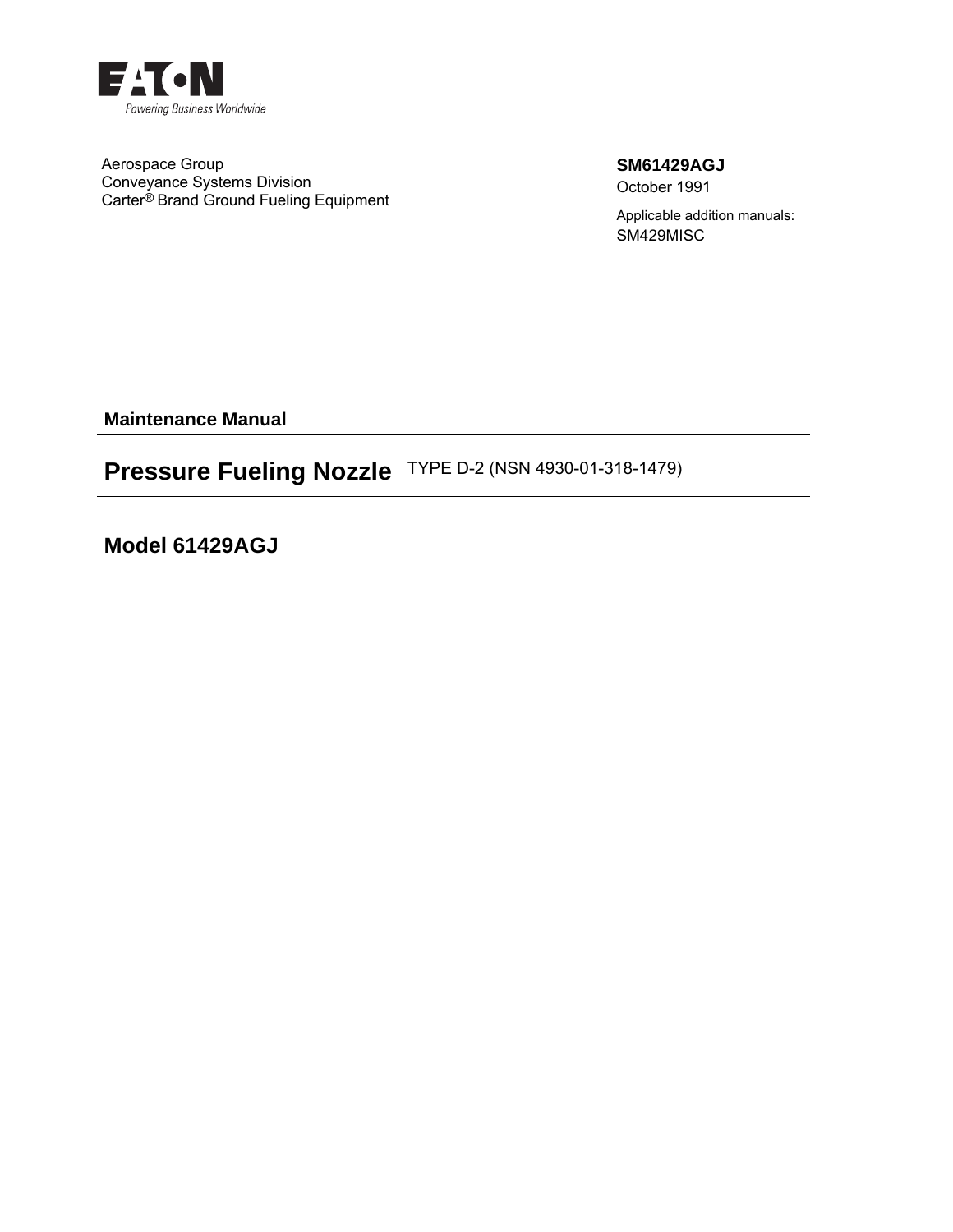1 October, 1991

## **TABLE OF CONTENTS**

## **PAGE**

| 1.0 |  |
|-----|--|
| 2.0 |  |
| 3.0 |  |
| 4.0 |  |
| 5.0 |  |
| 6.0 |  |
| 7.0 |  |
| 8.0 |  |
|     |  |
|     |  |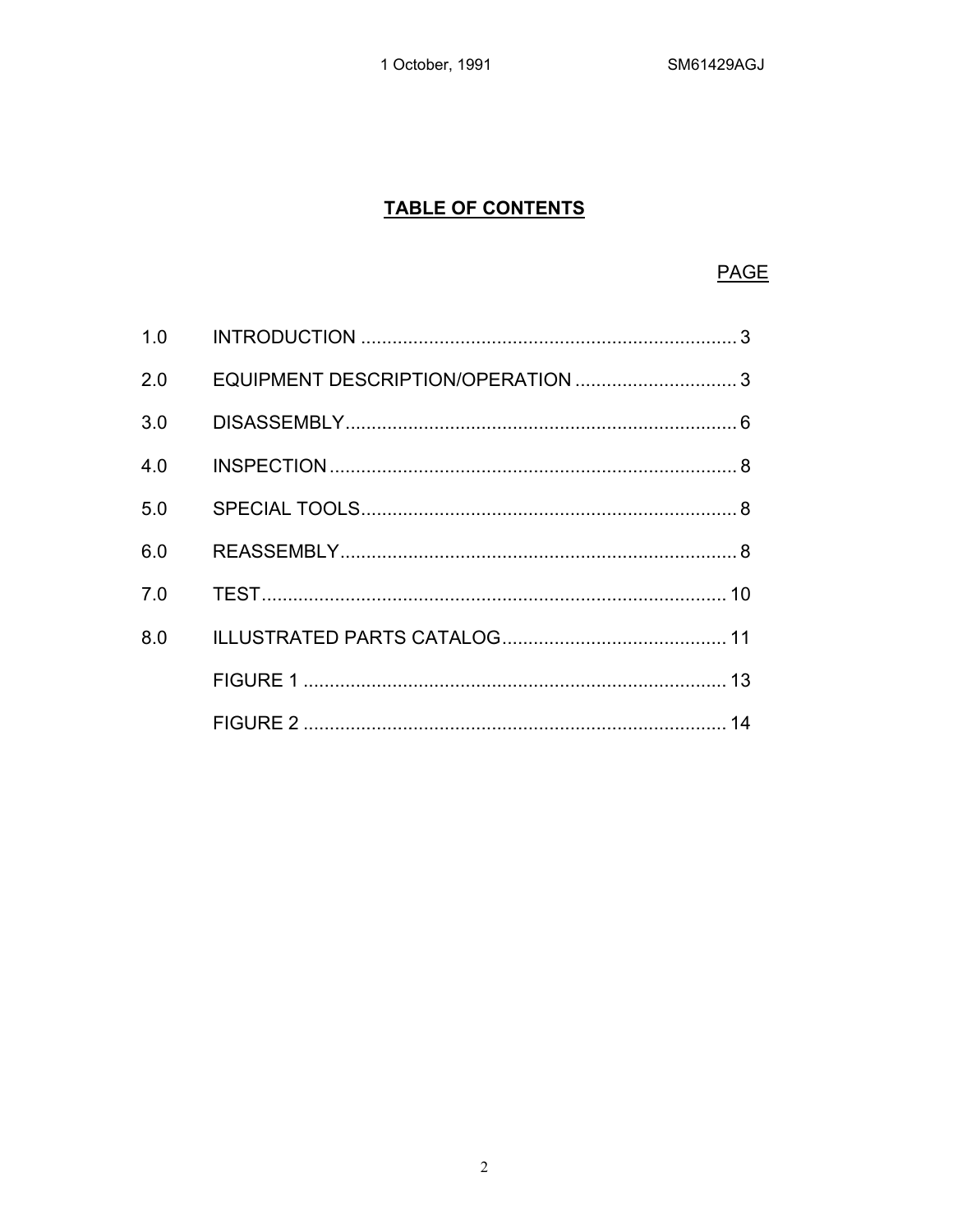#### **MAINTENANCE, OPERATION, OVERHAUL & TEST INSTRUCTIONS CARTER GROUND FUELING PART NUMBER 61429AGJ**

#### **1.0 INTRODUCTION**

 This manual furnishes detailed instructions covering the operation, maintenance and overhaul of Carter

#### **2.0 EQUIPMENT DESCRIPTION AND OPERATION**

#### **2.1 DESCRIPTION**

 The Carter Ground Fueling Part Number 61429AGJ, Pressure Fueling Nozzle, is a 2 1/2 inch Pressure Fueling Nozzle that has been qualified to MIL-N-5877, Rev D and listed on that QPL. The exploded view includes options A, G and J. The unit is designed to mate with adapters conforming to MS24484 or equivalent. The 61429AGJ supersedes the previously qualified 61429AJL. The only difference between the nozzles is basically the type and shape of the handle grips. The current nozzle utilizes a longer grip than the older model. The older version can accommodate the longer grip as noted herein.

#### **2.2 EQUIPMENT OPERATION**

#### **2.2.1 SAFETY INTERLOCKS**

 It is vital that each nozzle operator understand that there are several safety interlock features designed into the 61429AGJ Nozzle that must be functioning to prevent an accident that would result in spill of flammable liquids with the consequential risk of fire. personal injury or death, and property damage. Refer to Table 1.0 and Figures 1 and 2 to identify individual parts during the following discussion.

#### **2.2.1.1 COLLAR LOCK AND INDEX PINS**

 Examination of the connection end of a disengaged nozzle (nozzle not connected to an adapter) discloses the three Collar Lock Pins (19) and three Index Pins (21) installed between the Collar (8A) and the Nozzle Seal (41).

 The three spring loaded Collar Lock Pins (19) engage three cutouts (arched shaped windows) in the flange of the Collar (8A) when the Collar (8A) is in the full disengaged position and these Collar Lock Pins (19) prevent accidental rotation of the Collar (8A) of the disengaged nozzle. One of the three cutouts in Collar (8A) is normally elongated more than the other two.

 With the Collar (8A) locked in the disengaged position, the flat portion of a ramp integral to the Ground Fueling Co. Part Number 61429AGJ Pressure Fueling Nozzle.

Collar (8A) is positioned over a flat on the Lever (14) in a manner that prevents opening the Poppet (15 or 15A).

 The three Index Pins (21) mate with three slots in a serviceable MS24484 Adapter Flange to index the nozzle to the flange so the Collar (8A) mates with the flange lugs during engagement and prevents disengagement of the Collar (8A) from the flange without releasing the three spring loaded Collar Lock Pins (19) to the collar lock positions.

#### **2.2.1.2 LEVER/COLLAR INTERLOCK AND OVER CENTER LINKAGE**

 Examination of the center portion of the Lever (14) on a disengaged nozzle discloses the fact that a portion of the edge of the Lever (14) is beneath the flat portion of a ramp that is integral to the Collar (8A). With the Collar (8A) locked by the Collar Lock Pins (19), the Collar (8A) ramp prevents rotation of the Lever (14) to the poppet open position. The physical shape of the interlock area of the Lever (14) may vary. On newer nozzles, a ramped "bump" will be apparent. This was added to improve the interlock characteristics of the nozzle. Also on some nozzles a separate wear Plate (8B) made of stainless steel has been added to the Collar (8A) where the Lever (14) tends to interfere. This wear Plate (8B) is attached by two screws. The wear Plate (8B) was added to improve the tolerance condition between the Collar (8A) and the Lever (14) and to eliminate the potential for galling of aluminum to aluminum. Later versions will not utilize the wear Plate (8B) because the Collar (8A) will be machined to better control tolerances and the Lever (14) will be made of a different alloy, ZA-12, that will not gall on aluminum.

 When the Collar (8A) is fully engaged to a serviceable MS24484 Adapter the Collar (8A) ramp clears the Lever (14) and permits Lever (14) rotation to the open position.

 With the Lever (14) full open, the round portion of the Lever (14) prevents rotation of the Collar (8A) in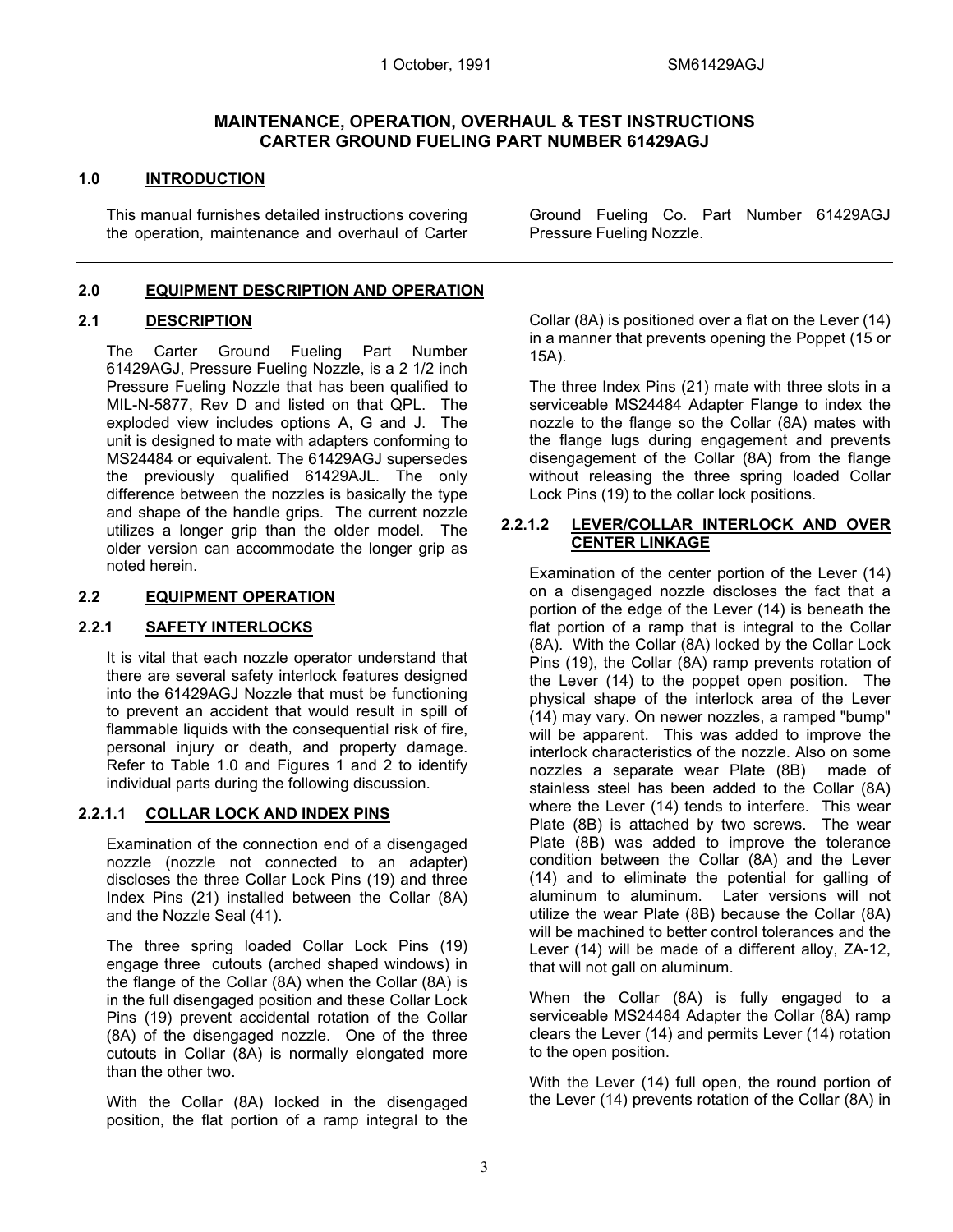the disengage direction until the Lever (14) has been fully closed.

 These interlocks are designed to prevent accidental opening of the poppet of a disengaged nozzle or accidently disengaging a nozzle with the poppet open.

 The poppet operating internal linkage design is such that the linkage is over center at each extreme of travel (lever full open against internal mechanical stop or full closed against internal mechanical stop).

 Thus, internal pressure against a closed poppet, when the linkage is against the closed mechanical stop, provides a force only in the closed direction.

 In a similar manner, with the lever in the full open/mechanical stop position, the 50 lb. force applied by the MS24484 Adapter Poppet Spring provides a force only in the open direction.

#### **2.2.2 OPERATION INSTRUCTIONS**

#### **2.2.2.1 SAFETY INSPECTIONS**

 Note: The frequencies recommended for the following inspections are our recommendations based on nozzles that have been in daily service for at least a year. The frequency that is required will depend upon the degree of maintenance extended to the equipment and to the age of the equipment. It is not possible for Carter to recommend other than the safest possible frequencies.

#### **2.2.2.1.1 NOZZLE INSPECTIONS - AT EACH REFUELING OPERATION**

 The following inspections of the Nozzle are recommended at each refueling operation:

A. Inspect the connection end and verify that the Index Pins (21) are intact, in place, and not excessively worn or damaged. Verify that all three Collar Lock Pins (19) are intact, undamaged and **are extended and engage all three cutouts in the Collar (8A) and physically prevent Collar (8A) rotation.**

> This inspection can be accomplished without interruption of the normal operating procedure and without adding appreciably to the operation time by training the operator to automatically observe the connection end of the nozzle upon disconnection from the aircraft. If the Collar Lock Pins (19) are not extended and engaged in all three cutouts in the Collar (8A), the operator should squeeze the Lever (14) and Handle Grip (4) together while observing the connecting end of the nozzle. This should cause the Collar Lock Pins (19) to "spring" into the cutouts in the

Collar (8A). If not, then the nozzle should be taken out of service. Since the Collar Lock Pins (19) did not spring into their correct position, it could mean that the aircraft adapter (or storage adapter if used) is defective and should be inspected (see paragraph 2.2.2.1.3) and reported as possibly being defective.

B. Upon engagement to an aircraft and opening the nozzle, but before operating the deadman control, it is recommended that the operator attempt to remove the nozzle from the aircraft. This should not be possible. If it can be removed, either the nozzle was never fully engaged onto the aircraft or needs repair, or the aircraft adapter is in need of repair.

#### **2.2.2.1.2 NOZZLES INSPECTIONS - MONTHLY BASIS**

 The following inspections of the Nozzle are recommended to be conducted on a monthly basis as a minimum:

- A. Inspect the connection end and verify that the three Index Pins (21) are intact and in place. Verify that the three Collar Lock Pins (19) are intact and in place and extended and engaging all three cutouts in the Collar (8A) and physically preventing Collar (8A) rotation. Check the Bearing Plate (42) containing the pins for possible cracks.
- B. Hold the nozzle with the outlet or connecting end facing such that it can be observed. Apply pressure on the Collar (8A) in the direction to connect the nozzle aircraft, counterclockwise, to take up the slack and inspect the relative location of the three Index Pins (19) with respect to the cutouts in the Collar (8A). The two Index Pins (19) that are engaged in the normally narrower cutouts should be resting against the edge of their respective cutouts. If there is a space between the third Index Pin (19) and the edge of the normally larger cutout the collar is still in functional condition. If all three Index Pins (19) are resting against the edge of their respective cutouts (there is no space), the Collar (8A) may no longer be in a functional condition and should be replaced if it fails the next step.
- C. With the nozzle being held in the position described above, attempt to open the nozzle with the Lever (14). The nozzle should be prevented from opening by the interference between the Collar (8A) and the Lever (14). If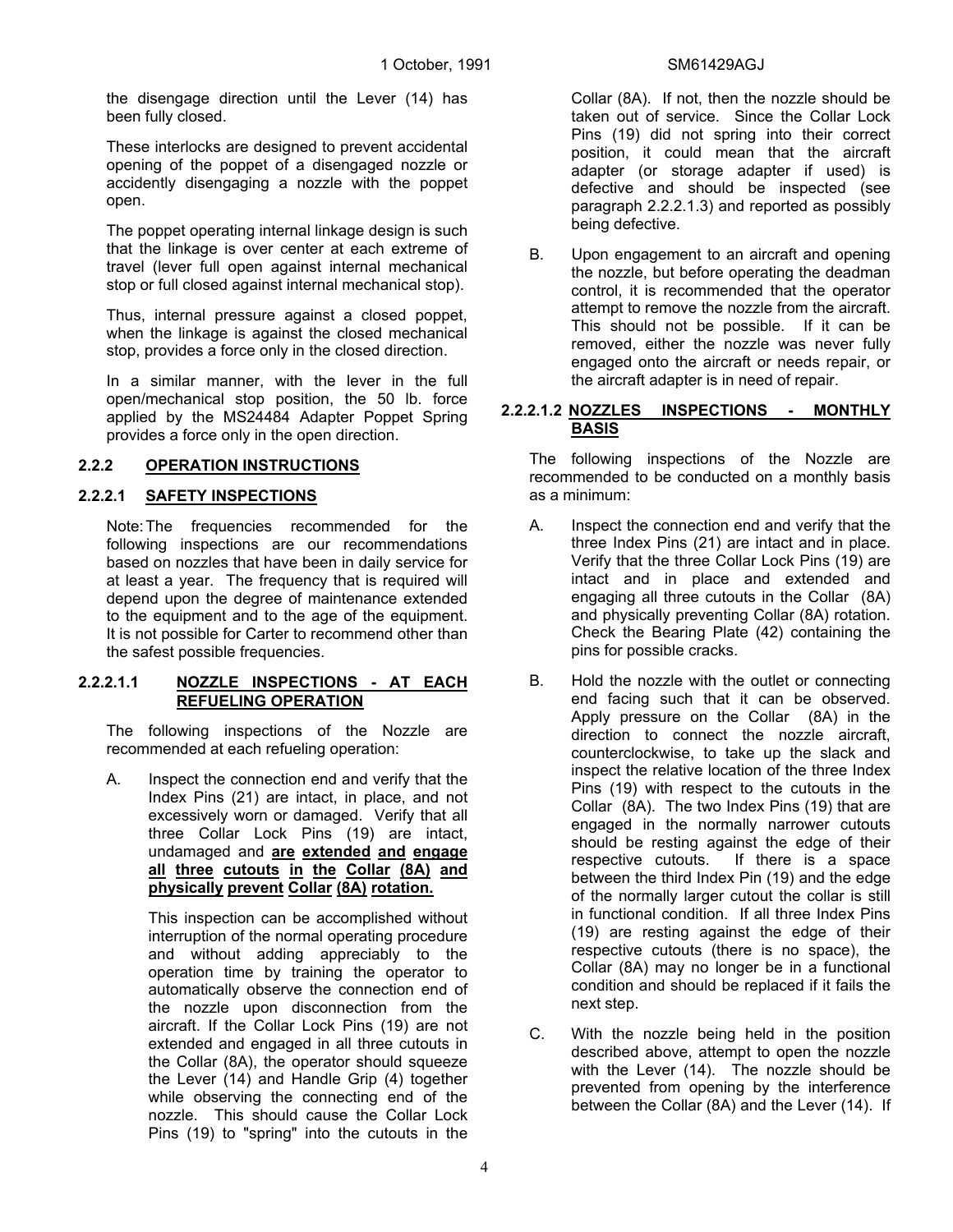the nozzle is openable it should be removed from service and repaired.

- D. Inspect the Lever (14) and the adjacent ramp surface of the Collar (8A) and verify that neither part is damaged or has missing pieces that permit the Lever (14) to be rotated to the open position with the nozzle disengaged, or that will allow the Collar (8A) to rotate to the disengaged position when the Lever (14) is open. Some nozzles have a stainless steel wear Plate (8B) affixed by two Screws (8C) as a part of the Collar (8A) at the point of contact with the Lever (14). Ascertain that it is not missing or loose. If there are no threaded holes for the Plate (8B) then it is not required. Broken or missing parts can result in dangerous fuel spills while refueling aircraft.
- E. Verify that the Lever (14) is in the fully closed (against internal mechanical stop) position. (This is necessary to assure that the linkage is over center so internal pressure can not force the poppet open during the Collar (8A) engagement).

#### **2.2.2.1.3 AIRCRAFT ADAPTER INSPECTIONS**

 The following inspections of the aircraft adapter are recommended to be carried out at each refueling operation to assure that one is connecting to a safe adapter:

- A. Visually check for bent, broken, missing or excessively worn lugs or slots. Worn slots are easily detected. A normal slot will have a slight machine broken edge (chamfer of .030 inch (0.762 mm)). If the edge is worn such that the corner is badly distorted and enlarged it should be inspected more closely and accurately. Carter Adapter Wear Gauge, 61657-2, should be utilized to check the width and thickness of the lugs if they appear to be worn. Wear of the thickness dimension of the lug will promote premature nose seal leakage. Wear of the width of the lug combines with slot wear in defeating the nozzle interlock.
- B. Visually check the three slots for excessive wear. Excessive wear can permit disengagement of a nozzle without release of the three Collar Lock Pins (19) and may permit accidental poppet opening on the

#### **CAUTION**

Lever rotation to an intermediate position is unsafe and can result in a flowing disconnect and dangerous fuel spill.

disconnected nozzle. The use of Carter Gauge 61657-2 will provide a "no-go" check for the slots.

C. **If any of the above conditions are observed, and or the gauge proves the adapter to be defective, the refueling operation should be continued only with extreme caution. The nozzle, upon disconnection, should be checked in accordance with paragraph 2.2.2.1.1.A. The suspected defective adapter should also be reported to the appropriate personnel.** 

#### **2.2.2.2 NOZZLE CONNECTION**

 After completion of the Safety Inspections of 2.2.2.1, connect the nozzle as follows:

- A. With the Cover (1) removed, grasp the nozzle by the Collar (8A) handle grips and align the connection end with the aircraft adapter.
- B. Press the nozzle against the adapter while slightly rotating the nozzle (if necessary) to align the Nozzle Index Pins (21) with the adapter slots.
- C. With the nozzle aligned, press the nozzle against the adapter flange until the Collar Lock Pins (19) are depressed sufficiently to permit rotation of the Collar (8A) in the clockwise direction until the Collar (8A) is fully engaged against a mechanical stop (approximately 30-35 degrees of collar rotation).
- D. With the Collar (8A) fully engaged and stopped, rotate the Lever (14) in the open direction to the full open linkage over center position against the internal mechanical stop (approximately 200 degrees) of the Lever (14) rotation.

 Note: If the Lever (14) is not rotated against the full open stop, the 50 pound adapter poppet spring force may move the nozzle poppet to a partially closed position which will unnecessarily increase the time required to refuel the aircraft and cause unnecessary wear of both the nozzle and the aircraft adapter. (If Lever (14) movement is observed during fuel flow, the Lever (14) was not in the full open over center position).

E. Prior to commencing fuel flow, verify that the round portion of the Lever (14) prevents rotation of the Collar (8A) to the disengaged position.

#### **2.2.2.3 NOZZLE DISCONNECTION**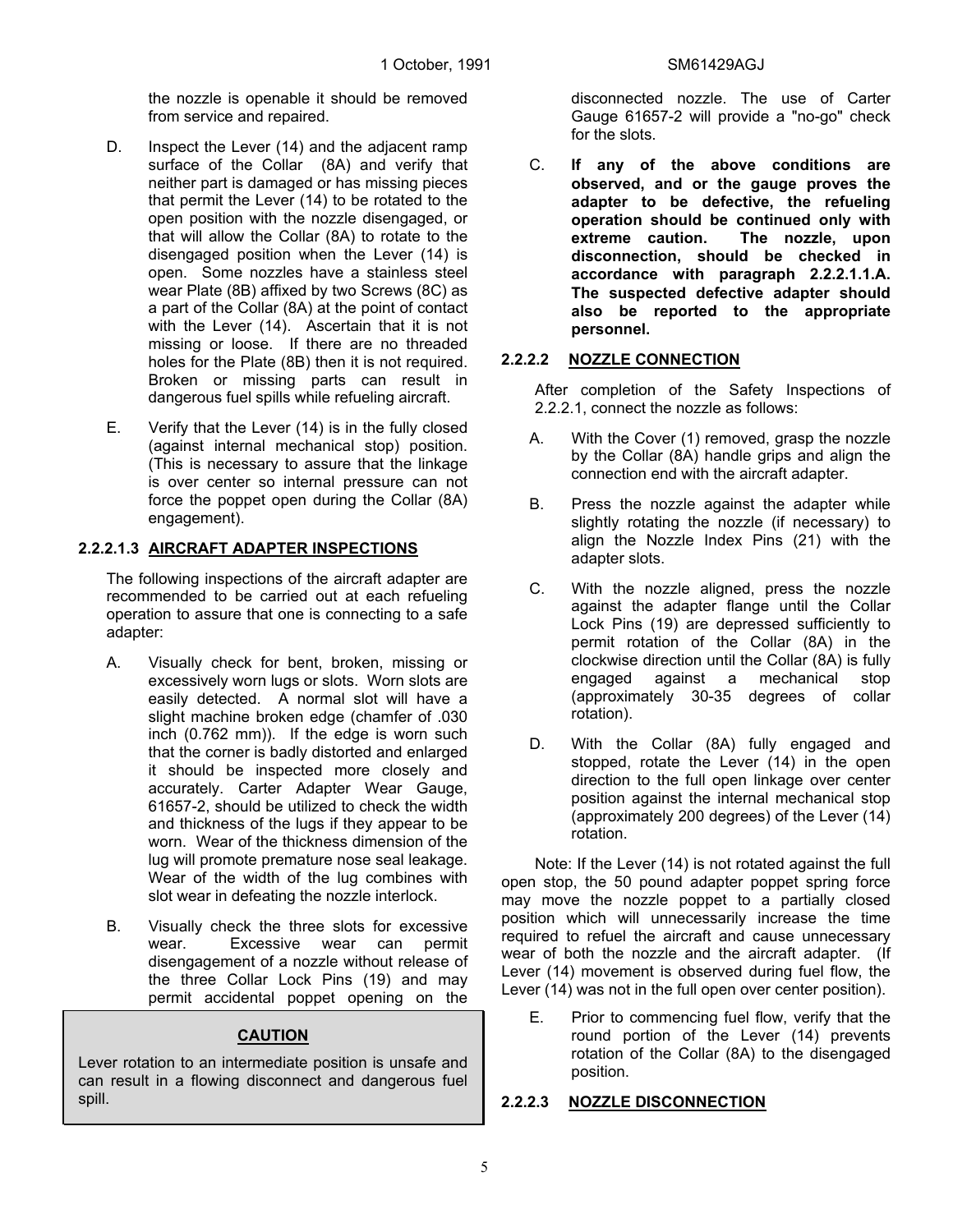Upon completion of refueling operations, disconnect the nozzle as follows:

 A. Rotate the Lever (14) in the closed direction until it is against the internal mechanical stop (approximately 200-210 degrees).

#### **CAUTION:**

If the Lever (14) is not against the internal closed stop, the linkage is not over center and internal pressure will force the poppet in the open direction.

B. With the Lever (14) full closed, grasp the Collar (8A) handles and rotate the Collar (8A) counter-clockwise until the nozzle is released from the adapter (approximately 30-35 degrees).

#### **3.0 DISASSEMBLY**

**3.1** Remove nozzle from end of hose and quick disconnect.

 NOTE: To assist in disassembly, the flange from an MS24484 adapter or Carter part number S204451, is required. Do not engage adapter in nozzle collar until ball bearing removal of paragraph 3.4 has been completed.

**3.2** If Cover (1) or Grip (4) replacement is required, remove Cover (1) from nozzle by removing the appropriate Screw (2) and Washer (3). If the older, short grips are on the unit, it is recommended that the new longer grip be used for ease of operation. The grip may be attached by use of an adhesive. First try removing the Grip (4) by inserting it in a vise and applying a rotational force to break loose the glue used to install it. If this is not possible or the Grip (4) is in such condition that it needs replacing it should be removed by cutting it off of the metal handle. **See Caution below.** It is attached with a super glue. If the Screw (2) is used it should be removed with a torque wrench and the removal torque measured. This screw is a self-locking type and is designed to be reused up to 15 times before losing its locking capability. If the torque is less than 6.5 inlbs discard it and replace it during reassembly.

| <b>CAUTION</b>                                |
|-----------------------------------------------|
| Exert care in use of cutting tools to prevent |
| personal injury.                              |

**3.3** Remove Collar Bumper (5) by cutting through the bumper only if required to replace.

C. Examine the connection end of the nozzle and verify that all three Collar Lock Pins (19) have been released into the cutouts in the Collar (8A) flange to securely lock the Collar (8A).

### **CAUTION**

If a worn adapter has allowed disen-gagement of the nozzle without release of all three Pins (19), rotate the collar in the disengage direction until all pins are released to lock the collar. (This condition caused by a damaged adapter on one aircraft resulted in a dangerous fuel spill during attempted refuel of a second aircraft). Reinspect the adapter of the serviced aircraft and replace if worn.

- D. Replace the Cover (1) and return the nozzle to the normal storage location.
- **3.4** Screw (7) is a self-locking type screw that utilizes a nylon insert in the threads to affect the resistance required to provide the locking. It is designed to be reused a minimum of 15 times before losing its locking effectivity. Using a torque wrench, remove Screw (7), measuring the torque during removal. If the torque is less than 9.5 in lbs (0.11 m kg) discard the screw and replace it with a new one during reassembly. Hold bolt hole vertical (pointed down) and allow all Ball (10) to be removed through the bolt hole. Catch all balls in a container. Some rotation between collar (8A) and body (9) may be required to allow 49 ball bearings (10) to fall out of hole. The use of Ball Removal and Installation Tool, 61607 will facilitate this operation.
- **3.5** Engage nozzle to the flange of an MS24484 adapter or Carter S204451.
- **3.6** Remove Nozzle Collar (8A) from Body Assembly (9) by aligning the groove in the Collar (8A) with detent on Body (9) and pull body from collar. Note that on some older nozzles a continuity Pin (13) and Spring (12) may be presently trapped between the Body (9) and Collar (8A). They are no longer required and should be discarded. Also, many nozzles may have a wear Plate (8B) screwed to the Collar (8A) with two small screws in the area where the Lever (14) strikes the Collar (8A). If the Plate (8B) is present, do not remove it. If the Plate (8B) is not present and there are no screw holes, it is not required. If there is no Plate (8B) and there is a cut out to hold the Plate (8B) and two screws, then the Collar (8A) should be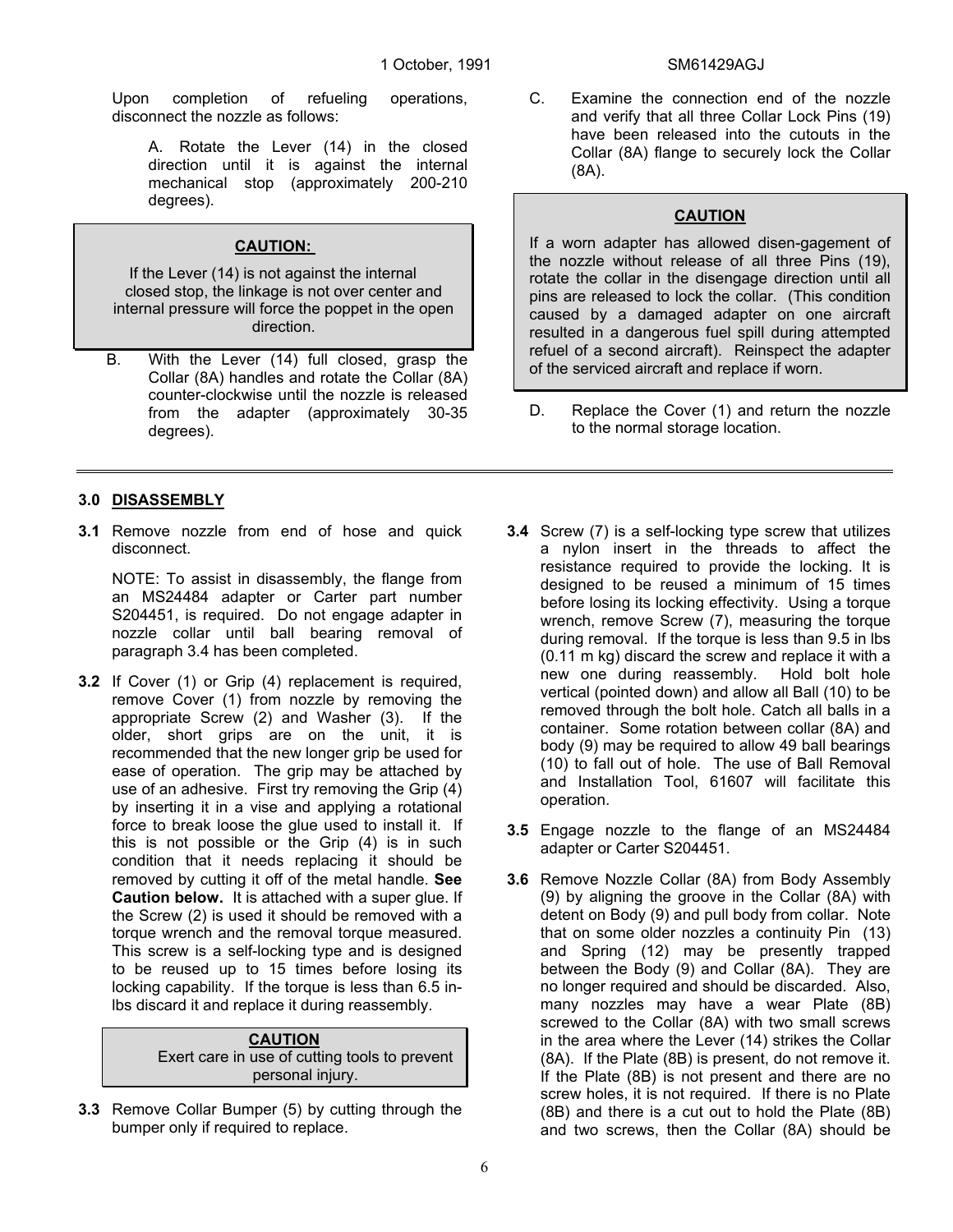replaced or the factory contacted for replacement part information.

- **3.7** Remove MS24484 Adapter or S204451 Flange.
- **3.8** Turn Lever (14) to open Poppet (15).
- **3.9** Earlier nozzles (prior to serial number 16,000) utilized a "disc-lock" (Washer (16)) and jam Nut (39) to hold the Poppet (15) and locked to the Shaft (32). The Poppet (15) was a green color due to Teflon coating. For instructions on this type of assembly proceed to paragraph 3.9.1.

 Nozzles with serial numbers greater than 15,999 utilize a cotter Pin (44) to lock the Poppet Assy (15A) onto the Shaft (32A). The Poppet Assy (15A) is an anodized aluminum alloy color and is not Teflon coated. For instructions on this type of assembly skip to paragraph 3.9.2.

**3.9.1** Nozzles with Poppet (15) and Shaft (32) assembled and locked in place with Nut (39) and Washers (Disc-Lock type) (16) - **Before proceeding further read the Caution below.**  Loosen Nut (39) until the ramps (see Figure 2) of the two Washers (16) begin to ride up each other, then gently turn the Nut (39) back until the ramps have nested again without torquing the nut. Now, using a wrench on the Nut (39) and a hand on the Poppet (15), rotate the Nut (39), Washers (16), Poppet (15), and Shroud (17) off the Shaft (32) as an assembly.

### **CAUTION:**

Because of the anti-vibration design of the Washers (16), do not attempt to completely back off the Nut (39) or remove the Poppet (15) by themselves. This would require excessive torque which can result in damage to the shaft and linkage assembly internally within the nozzle.

- **3.9.2** Remove Cotter (44) and unscrew the Poppet Assy (15A) from the Shaft (32A).
- **3.10** The Nozzle Seal Assembly (40) may be removed by lifting off Body (9). The Plate (42) may be removed from the Seal (41) by spreading the ends of the Retaining Ring (43), removing it from the groove in the Seal (41) and then sliding the Plate (42) off the Seal (41).

ment is necessary.

- **3.11** The three Lock Pins (19), three Lock Pin Springs (20), three Index Pins (21) and O-Ring (18) may now be removed.
- **3.12** Remove Plugs (22).

**NOTE:** Use new Teflon tape on reinstallation. Do not utilize more than 1 1/2 wraps of tape. Excessive use of tape could lead to the cracking of the Body (9).

- **3.13** Remove screw (23), using a torque wrench as noted in paragraph 3.4 and discard O-ring (24). Remove the 39 balls (11) in the same manner as described in paragraph 3.4. The use of Ball Removal and Installation Tool, 61607 will facilitate this operation.
	- **NOTE:** Before removing Elbow (25) from Body Assembly (9), ensure that the Spring (12) and Pin (13) trapped between the end of the elbow and the body (see Figure 2) does not fly out when the elbow is removed from the body.
- **3.14** Remove Elbow (25) and Seal (28). **Seals (26) and (27) should not be removed unless replacement is needed. Do Not Lose** Spring (12) and Pin (13); place both parts in a container for safe keeping. On later models, these two parts have been replaced with a single Clip (12A) which will not fall out of the hole in the Body (9). It is recommended that the two parts, if present, be replaced with the newer Clip (12A) when available as part of the Maintenance Kit. If Clip (12A) is to be replaced, used a pair of needle nose pliers to grasp the existing part and pull it from the hole in the Body (9). Clear the hole of any debris..
- **3.15** Remove Screws (35) through plug opening (22). Observe the orientation of the Plate (36) with respect to the Lever (14) such that it can be duplicated during reassembly. Mis-orientation will result in not being able to close the nozzle properly.
- **3.16** Remove Lever (14) from body (9). Remove Seal (37) and Backup Ring (38) from Lever (14).
- **3.17** Remove assembled Shaft (32 or 32A), Pin (33), Link (34) and Plate (36) from Body (9).
- **3.18** Remove Cotter Pin (29), Nut (30) and Crank Pin (31) only if replace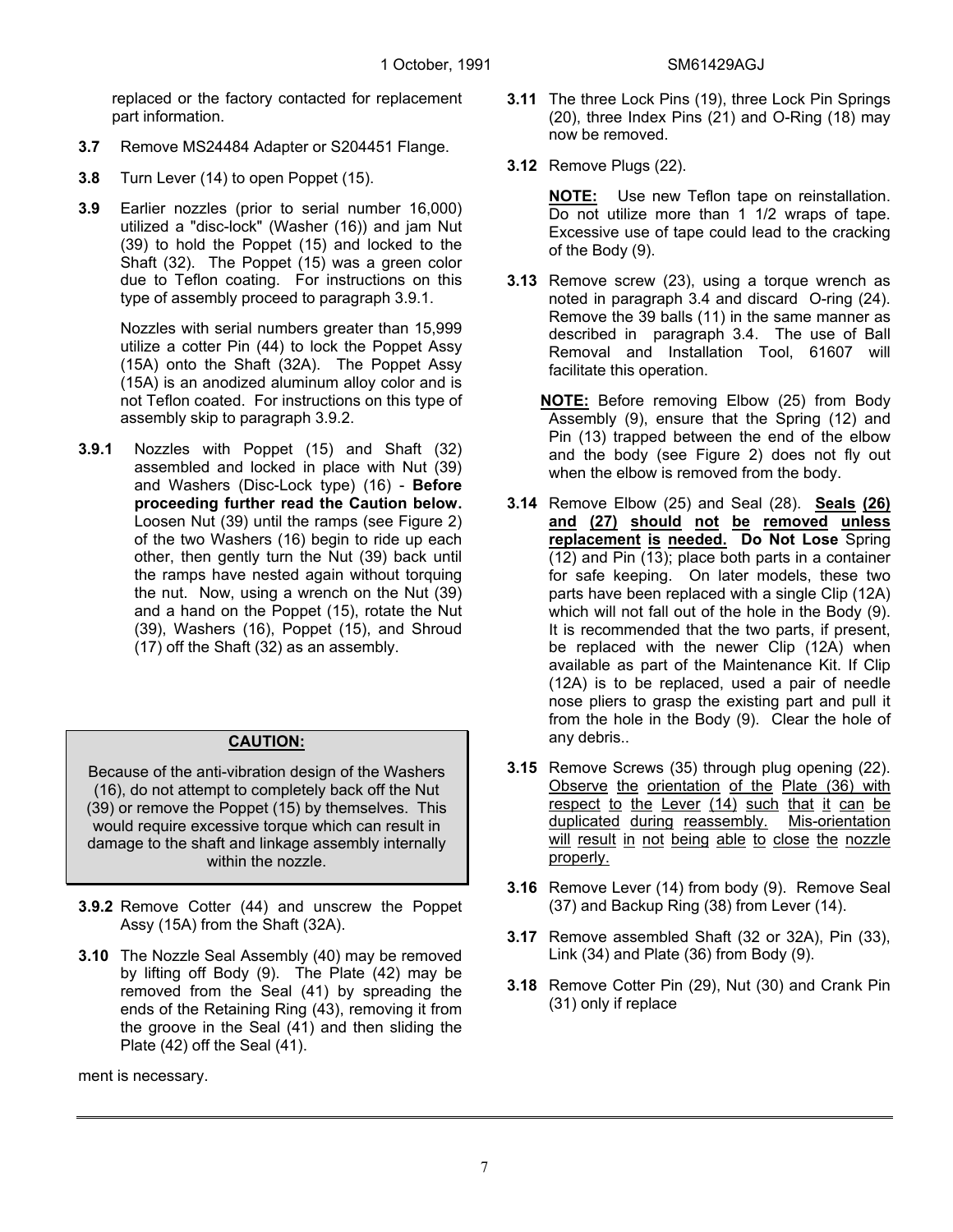#### **4.0 INSPECTION**

Replace the following items with new parts from kit 2KD61429 during maintenance.

| <b>ITEM NO.</b> | PART NO.     | <b>NAME</b>           | QUANTITY |
|-----------------|--------------|-----------------------|----------|
|                 | 209827       | Screw                 | 2        |
| 12A             | 209853       | Clip, continuity      |          |
| 18              | M25988/1-145 | O-Ring                |          |
| 24              | MS29513-013  | O-Ring                |          |
| 26              | 207807       | Seal                  |          |
| 27              | M25988/1-040 | O-Ring                |          |
| 28              | M25988/1-235 | O-Ring                |          |
| 29              | GF24665-1013 | <b>Cotter Pin</b>     |          |
| 37              | 207792       | O-Ring, Teflon Coated |          |
| 38              | MS28774-017  | Backup Ring           |          |
| 40              | 44574        | Seal Assy             |          |

Note: Older kits may include obsolete items Pin (13) and Spring 12 . These are useable, however, the newer Clip (12A) is more effective and less likely to be lost.

| Inspect all metal parts for dings, gouges,                                                                                | $\star$                    | Both holes in item 34 Link (.196 inch (4.98)                                                                                                        |
|---------------------------------------------------------------------------------------------------------------------------|----------------------------|-----------------------------------------------------------------------------------------------------------------------------------------------------|
| abrasions, etc. Use 320 grit paper to smooth and<br>remove sharp edges. Replace any part with                             |                            | mm) diameter max & .320 inch (8.13 mm)<br>diameter max)                                                                                             |
| damage exceeding 15% of local wall thickness.<br>Use alodine 1200 to touch up bared aluminum.                             | $\star$                    | Bearing diameter of item 31 Pin (.300 inch<br>(7.62 mm) diameter min)                                                                               |
| Precisely measure the following items. Replace<br>any part that exceeds the identified maximum or<br>minimum wear limits: | $\star$                    | Tapered bearing diameter of item 14 Lever<br>(.697 inch (17.7 mm) diameter min on large<br>end & .635 inch (16.1 mm) diameter min on<br>small end). |
| 5.0 SPECIAL TOOLS                                                                                                         |                            |                                                                                                                                                     |
| The following special tools are recommended for<br>proper repair and or overhaul of the nozzle:                           | $\ast$<br>$\ast$<br>$\ast$ | 6958CG or 6958CH Adapter or equivalent.<br>61657-2 Adapter Wear Gauge<br>64000 Poppet Adjustment Gauge                                              |
| $\star$<br>S204451 - Standard three<br>lug<br>adapter flange or equivalent.                                               | $\ast$<br>bayonet          | 61607 Ball Removal and Installation Tool                                                                                                            |

#### **6.0 REASSEMBLY**

- **6.1** Reassemble in reverse order of disassembly (Refer to Figure 1), observing the following:
- **6.1.1** Make certain all components are clean and free from oil, grease, or any other corrosion resistant compound on all interior or exterior surfaces. Wash all parts with cleaning solvent, Federal Specification P-D-680, and dry thoroughly with a clean, lint-free cloth or compressed air.

#### **WARNING**

Use cleaning solvent in a well-ventilated area. Avoid breathing of fumes and excessive solvent contact with skin. Keep away from open flame

**DO NOT** use any form of grease on Balls (10) or  $\overline{(11)}$  and be certain to install proper number of balls in each hole of body and collar assembly. The use of Ball Removal and Installation Tool, 61607 will facilitate this operation. Also make certain Spring (12) and Pin (13) or Clip (12A) is installed properly to maintain continuity through unit. See Figure 2.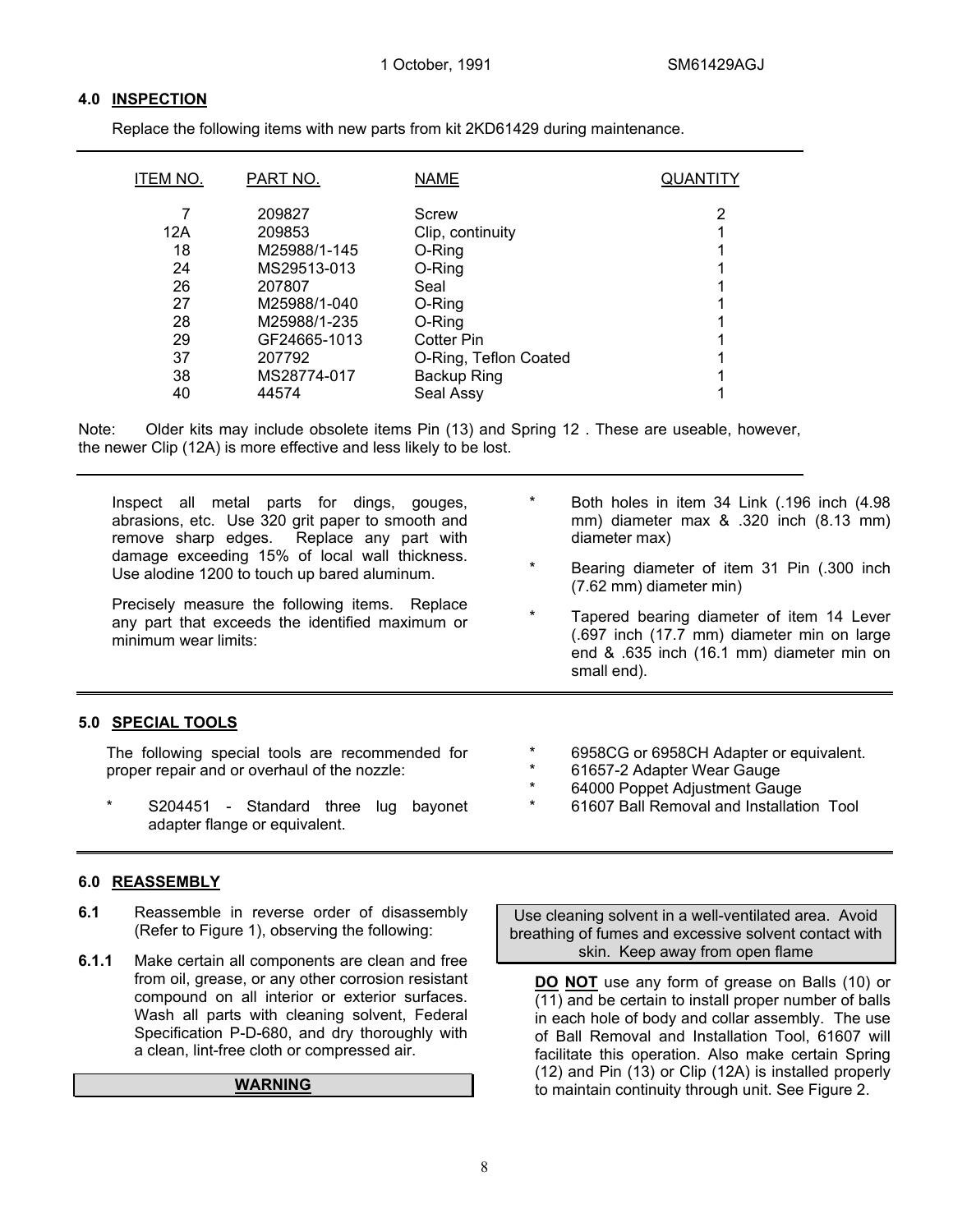NOTE: A light coat of petrolatum, Federal Specification VV-P-236, can be applied to all gaskets, springs, and screws for ease of installation.

- **6.1.2** If Cotter (29) and Nut (30) were removed during disassembly, torque Nut (30) to 80 - 125 in lbs to align slots in nut with hole in Crank Pin (31). When reinserting the sub-assembled parts noted in Para. 3.17 of the disassembly procedure, through the inlet end of the Body (9) ensure that the Shaft (32) is inserted into the Body's (9) axial guide bore far enough that the bore contains the Dowel Pin (33). **Assure that the orientation of the Plate (36) to the Lever (14) is as observed prior to disassembly.** Use the 9/64 inch Allen wrench through the Body's (9) pipe thread port to secure the Plate (36) to the end of the Lever (14) shaft with the four socket head Screws (35). Torque each of the Screws (35) to 16 to 18 inch pounds above the torque required to rotate the screws in the thread locking inserts installed in the Lever (14) end.
- **6.1.3** Install the Inlet (25) at the end of the assembly procedure. Use care in installing inlet (25) so seal (28) is not cut. Be sure to install Clip (12A) (or Spring (12) and Pin (13)) first.

#### **Maintenance Tip:**

Should it be desired to be able to change the nose seal of the nozzle without a major disassembly of the unit it is possible to do by eliminating Snap Ring (43). One word of caution should this be done. If the nozzle is opened with a tool that does not have the characteristic lugs of an adapter, the nose seal may follow the poppet open and be difficult to reinstall without disassembly. The Snap Ring (43) will continue to be installed by the factory. When the nose seal is to be replaced, please refer to the Caution Note in paragraph 3.9.1 before proceeding.

**6.1.4** Earlier nozzles (prior to serial number 16,000) utilized a "disc-lock" (Washer (16)) and jam Nut (39) to hold the Poppet (15) and locked to the Shaft (32). For instructions on this type of assembly proceed to paragraph 6.1.4.1.

> Nozzles with serial numbers greater than 15,999 utilize a cotter Pin (44) to lock the Poppet Assy (15A) onto the Shaft (32A). For instructions on this type of assembly skip to paragraph 6.1.4.6.

**6.1.4.1** Connect Nozzle to S204451 flange when installing the poppet (15) using the following steps: Use the Lever (14) to operate the Shaft (32) to the full retracted position. Then install the Nut (39) to the Shaft (32) with the Nut's (39) flat face out. Run the Nut (39) down the retracted Shaft (32) with the fingers until stopped by the base of the Body (9) bore. Then loosen the Nut (39) one quarter (1/4) turn. Then use the Lever (14) to fully extend the Shaft (32) without disturbing the Nut (39).

- **6.1.4.2.** Install the two Disc Lock Washers (16) on top of the Nut (39) so that the ribs will contact the Nut (39) and the Poppet (15) and Shroud (17). The ramps on the two Washers (16) should be engaged (See Figure 2).
- **6.1.4.3.** Place Shroud (17) on Shaft (32) with the flared end facing out. Screw the Poppet (15) to the Shaft (32) approximately 4 to 4 1/2 complete revolutions. Be sure that the Shroud (17) is nested in the counterbore on the Poppet (15) before the Poppet (15) contacts the Disc-Lock Washers (16). Use the Lever (14) to fully close the Poppet (15). If excessive resistance prevents closing the Poppet (15), progressively attempt closing the Poppet (15) after unscrewing the Poppet (15) in one quarter (1/4) turn increments). If this doesn't prevent the excessive resistance to closing check to be sure that the Nut (39) is not interfering with the center shaft support of the Body (9).
- **6.1.4.4.** With the Poppet (15) closed disengage the Collar (8A) from the MS24484 adapter Flange (S204451) and set the nozzle on its inlet end. Use Poppet Adjustment Gauge, 64000, to facilitate the adjustment of the Poppet (15) onto the Shaft (32). If the gauge is not used, place a straight edge across the center of the elastomer lip of the Seal (41). Use feeler gages to measure the average dimension between the bottom of the straight edge and the Poppet (15) face. This dimension should be .070 to .110 inch (1.8 to 2.8 mm). If it is not, calculate the required poppet dimension as follows: (one quarter (1/4) turn of the Poppet (15) axially displaces the Poppet (15) face about .020 inch (0.51 mm).
	- A) If the feeler gage measurement is too long, prepare to unscrew (loosen) the Poppet (15) one quarter (1/4) turn for each .020 (0.51 mm) inch of required adjustment.
	- B) If the measurement is too short, prepare to tighten the Poppet (15) one quarter (1/4) turn for each .020 (0.51 mm) inch of required adjustment.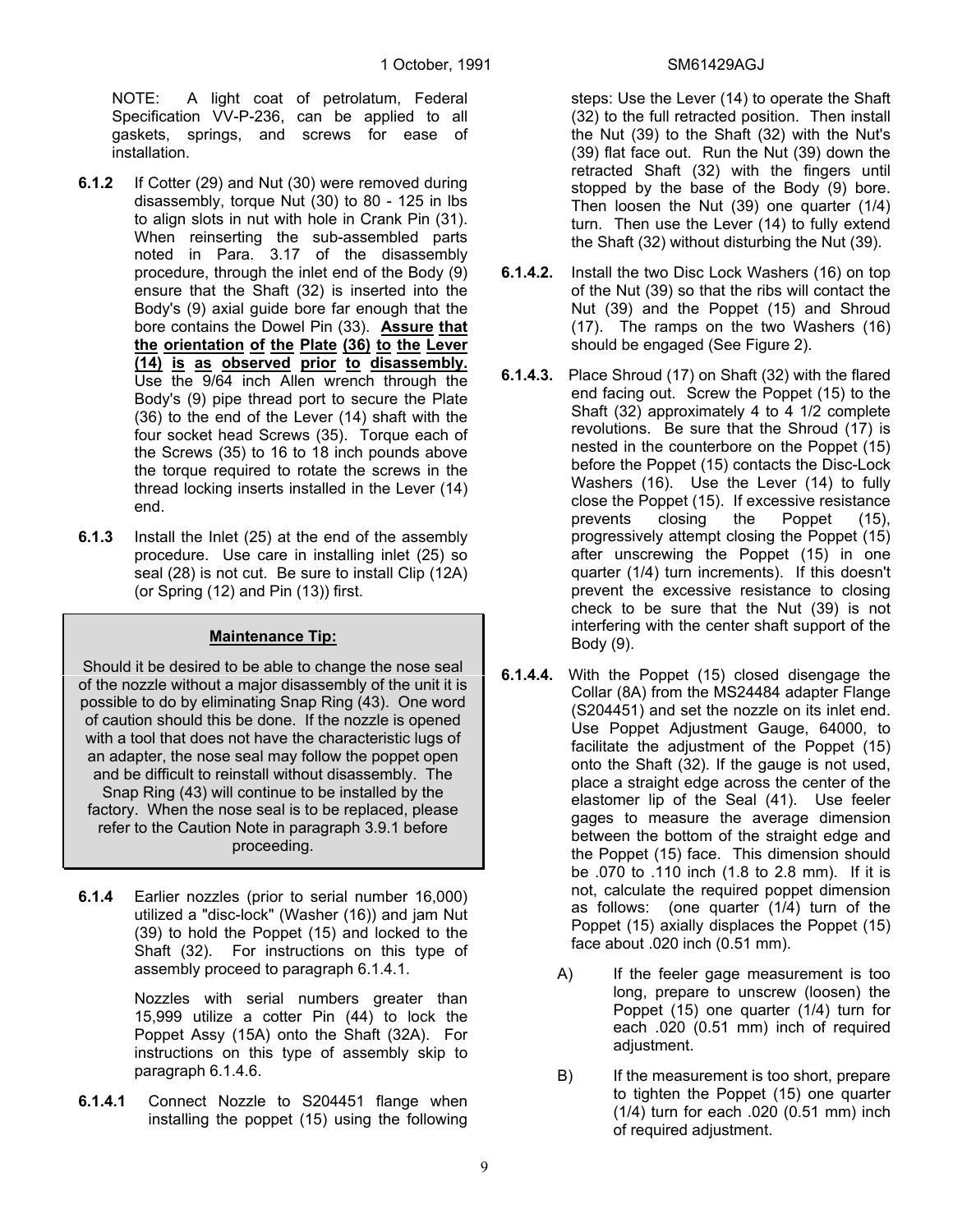- **6.1.4.5.** Re-engage the MS24484 Adapter Flange (S204451) to the Collar (8A) and reopen the Poppet (15). Make any Poppet (15) adjustments determined to be necessary. Tighten the Nut (39) by hand against the Disc Lock Washers (16) and the Poppet (15). Check to see that the Shroud (17) is installed properly and not cocked to one side. While holding the Poppet (15) clamped in a wooden vice taking care not damage poppet sealing surface, torque the Nut  $(39)$  to  $200 + 10$  lb. inch. Operate the Poppet (15) full open to full closed to full open several times. Then close the Poppet (15) and disengage the MS24484 Adapter Flange.
- **6.1.4.6** Use the Lever (14) and move the Shaft (32A) to its fully extended (open) position to install the Poppet Assy (15A).

Before inserting the Pin (44), adjust the Poppet Assy (15A) to approximately .020 to .040 inch (.508 to 1.016 mm) above the top of the face of the Collar (8A). Use Poppet Adjustment Gauge 64000 to facilitate the adjustment. If the gauge is not available, utilize a straight edge and a feeler gauge as described in paragraph 6.1.4.4 above.

- **6.1.4.7** Once the proper Poppet Assy (15A) adjustment is made, rotate the Poppet toward the tightening direction until the next slot in the Poppet Assy (15A) is in line with the hole in the Shaft (32A). Insert the Pin (44) and bend over the ends to retain in place.
- **6.1.5** If there are no provisions for using Screw (2) and Washer (3) to attach the Grip, use steel wool or other abrasive to thoroughly clean the

#### **7.0 TEST**

**7.1** The following test procedures will be accomplished after overhaul:

#### **7.2 Test conditions**

**7.2.1** Test media shall be Stoddard Solvent (Federal Specification P-D-680), JP-4 per MIL-J-5624D at 75 $^{\circ}$  + 15 $^{\circ}$  F, Jet A or equivalent.

#### **7.3 Functional Test**

**7.3.1** The nozzle shall be inserted and locked into a test adapter (MS24484 or equivalent) which is mounted in a sealed housing and the nozzle valve actuated by use of the crank lever from the fully closed to fully open position a minimum of five times. There shall be no evidence of

aluminum handle onto which the Grip (4) fits. All traces of the old Grip (4) must be removed and the handle should be shiny.

- **6.1.5.1** Apply a band of Adhesive in accordance with Mil-A-46050 (M46050-B-3-01) to the inside diameter of the new Grip (4) and to the end and to the top one inch of the aluminum handle, slide the Grip (4) onto the aluminum handle until it is seated in its fully on position. Note that the Grip (4) does not slide to its full length onto the metal handle. A length of the Grip (4) is purposely left unsupported by the metal handle to help absorb handling shocks. A light tapping of the Grip (4) with a rubber mallet may be necessary to seat it. **DO NOT** handle for at least ten minutes to allow initial setup curing. The adhesive will be fully cured within 24 hours.
- **6.1.5.2** If the end of the handles are threaded install the Grip (4) using Screw (2) and Washer (3). If one desires to rework a handle that does not have the threaded holes, have each handle drilled and tapped, on center, by tap drilling 1.00 inches deep and tapping .3125-18 UNC-2B by .75 inches deep.
- **6.1.5.3** If Bumper (5) is to be replaced onto Collar (8A) warm Bumper (5) in water at 160-180° F to soften before pressing onto Collar (8A).
- **6.1.5.4** If Clip (12A) is to be installed, refer to Figures 2A and 2C for correct installation. The straight leg of the part is to be pressed into the hole in the Body (9) using a pair of needle nose pliers as shown in Figure 2B. It is important that the Clip (12A) be fully installed into the hole such that it lies as shown in Figure 2C.

binding or excessive force required for valve actuation.

#### **7.4 Leakage Test**

- **7.4.1** With the nozzle outlet in the normal open position, pressurize the inlet to five PSIG and hold for one minute minimum. There shall be no evidence of external leakage from the nozzle.
- **7.4.2** Repeat the leakage test at 60 PSIG and 120 PSIG.
- **7.4.3** Close and disengage the nozzle and repeat 7.4.1 and 7.4.2.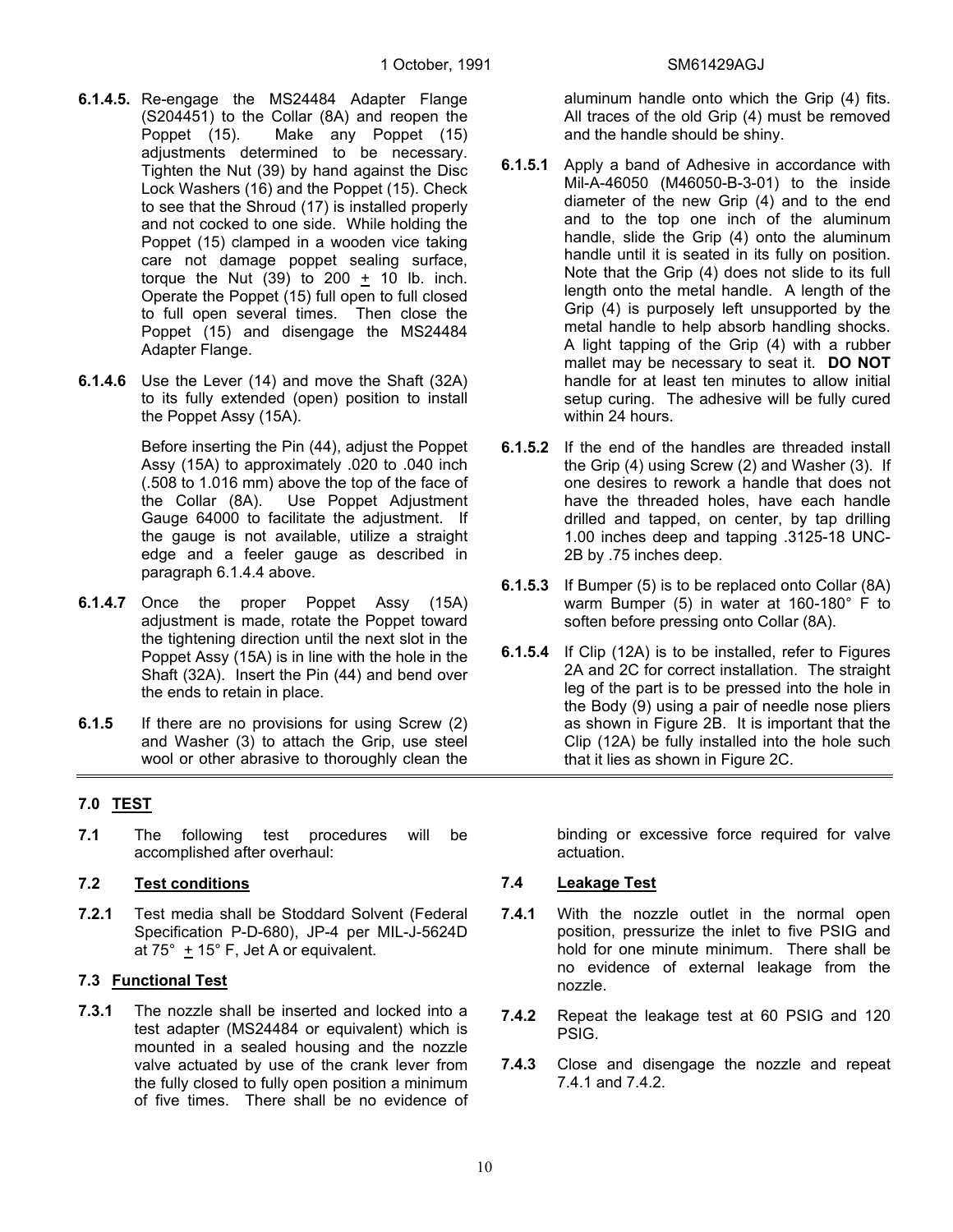between the adapter mounting flange and the inlet flange of the nozzle. The resistance from the nozzle inlet flange to the adapter mounting

flange shall be less than 10 OHMS.

#### **7.5 Continuity Test**

**7.5.1** With the nozzle still in the functional test set-up (7.3.1) measure the resistance (OHMS)

#### **8.0 ILLUSTRATED PARTS CATALOG**

 Table 1.0 tabulates the parts and subassemblies comprising the 61429AGJ Pressure Fueling Nozzle. The item numbers of the table are keyed to the exploded view of the nozzle diagramed in Figure 1 and 2.

#### **TABLE 1.0**

| Item |                | <b>Part Number</b>       | <b>Units Per</b><br><b>Description</b><br><b>Assembly</b> |  |  |
|------|----------------|--------------------------|-----------------------------------------------------------|--|--|
|      | 1              | 207799                   |                                                           |  |  |
|      | $\overline{2}$ | GF16997-78L              |                                                           |  |  |
|      | 3              | GF960-516                |                                                           |  |  |
|      | 4              | 207808                   |                                                           |  |  |
|      | 5              | 23622                    |                                                           |  |  |
|      | 6              | Left intentionally blank |                                                           |  |  |
|      | $\overline{7}$ | 209827                   |                                                           |  |  |
|      | 8Α             | 44309                    |                                                           |  |  |
|      | 8B             | 209403                   |                                                           |  |  |
|      | 8C             | LP51957-26               |                                                           |  |  |
|      | 9              | 207784                   |                                                           |  |  |
|      | 10             | 82123                    |                                                           |  |  |
|      | 11             | 82123                    |                                                           |  |  |
|      | 12             | 82153                    |                                                           |  |  |
|      | 12A            | 209853                   |                                                           |  |  |
|      | 13             | D <sub>5</sub> -187      |                                                           |  |  |
|      | 14             | 207785                   |                                                           |  |  |
|      | 15             | 209097                   | Poppet (Use only with 16, 17, 32 & 39)  1                 |  |  |
|      | 15A            | 210593                   | Poppet Assy (Use only with 32A & 44)  1                   |  |  |
|      | 16             | 106-20                   | Washers (Use only with 15, 17, 32 & 39)  2                |  |  |
|      | 17             | 209190                   | Shroud (Use only with 15, 16, 32 & 39)  1                 |  |  |
|      | 18             | M25988/1-145             |                                                           |  |  |
|      | 19             | 207789                   |                                                           |  |  |
|      | 20             | 20909                    |                                                           |  |  |
|      | 21             | 24780                    |                                                           |  |  |
|      | 22             | GF27769D4                |                                                           |  |  |
|      | 23             | 209827                   |                                                           |  |  |
|      | 24             | MS29513-013              |                                                           |  |  |
|      | 25             | 207874                   |                                                           |  |  |
|      | 26             | 207807                   |                                                           |  |  |
|      | 27             | M25988/1-040             |                                                           |  |  |
|      | 28             | M25988/1-235             |                                                           |  |  |
|      | 29             | GF24665-1013             |                                                           |  |  |
|      | 30             | GF320C4                  |                                                           |  |  |
|      | 31             | 207788                   |                                                           |  |  |
|      | 32             | 208829                   | Shaft (Use only with 15, 16, 17 & 39)  1                  |  |  |
|      | 32A            | 210368                   |                                                           |  |  |
|      | 33             | D9-437                   |                                                           |  |  |
|      | 34             | 207795                   |                                                           |  |  |
|      | 35             | GF16995-28               |                                                           |  |  |
|      |                |                          |                                                           |  |  |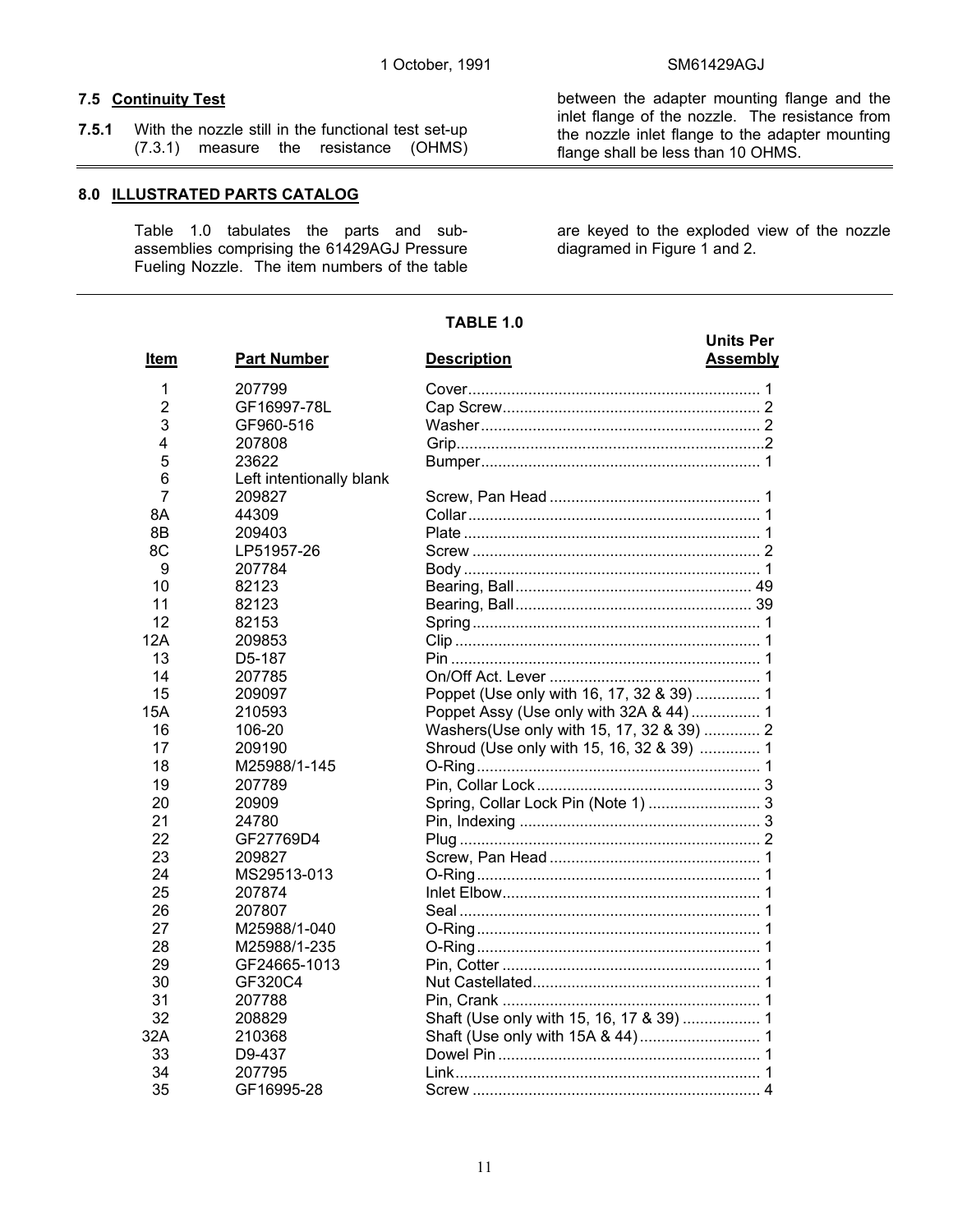| Item | <b>Part Number</b>   | <b>Description</b>                                                                                                                | <b>Units Per</b><br>Assembly |
|------|----------------------|-----------------------------------------------------------------------------------------------------------------------------------|------------------------------|
| 36   | 207783               |                                                                                                                                   |                              |
| 37   | 207792               |                                                                                                                                   |                              |
| 38   | MS28774-017          |                                                                                                                                   |                              |
| 39   | 209109               |                                                                                                                                   |                              |
| 40   | 44574                |                                                                                                                                   |                              |
| 41   | 209029               |                                                                                                                                   |                              |
| 42   | 24779                |                                                                                                                                   |                              |
| 43   | 24636                |                                                                                                                                   |                              |
| 44   | GF381-3-10           |                                                                                                                                   |                              |
|      | KD61429AHL (Note 2)  | Kit, Overhaul (consists of the following items: 1,4,5,10,11,14-16,<br>17,19,20,21,22,30,31,32,33,34,35 & 39 from above.)          |                              |
|      | KD61429 (Note 2)     | Kit, Overhaul (consists of the following items: 1,4,5,10,11,14,<br>15A, 19, 20, 21, 22, 29, 30, 31, 32A, 33, 34 & 35 from above.) |                              |
|      | 2KD61429AHL (Note 2) | Kit, Maintenance (consists of the following items: 7, 12A (or 12, &<br>13), 18, 23, 24, 26, 27, 28, 29, 37, 38, & 40 from above.  |                              |
|      | 2KD61429 (Note 2)    | Kit, Maintenance (consists of the following items: 7, 12A, 18, 23,<br>24, 26, 27, 28, 37, 38, 40 & 44 from above.                 |                              |

Notes: 1. 20909 interchangeable with previous part number 207790.

- 2. KD61429AHL and 2KD61429AHL are obsolete for future procurement. They have been replaced by the KD61429 and 2KD61429 respectively. (2KD61429AHL and 2KD61429 are identical except for the addition of the newly required Pin (44), only the part number has been changed because the kit can be used on either the D-1 (61429AGH) or D-2 (61429AGJ)). The KD61429 includes the updated Poppet (15A), Shaft (32A) and attaching hardware. If the KD61429AHL is received from the supply system, all parts furnished must be utilized in the repair or overhaul of the nozzle. (This will revert the nozzle back to the older Poppet (15) and Shaft (32) design). It can not be guaranteed that the DLA system is providing a first in first out inventory rotation system.
- 3. All part numbers beginning with "GF" are interchangeable with those beginning with either "AN" or "MS". If the "GF" is followed by three numbers it is interchangeable with and "AN" part, otherwise it is interchangeable with an "MS" part of the same number.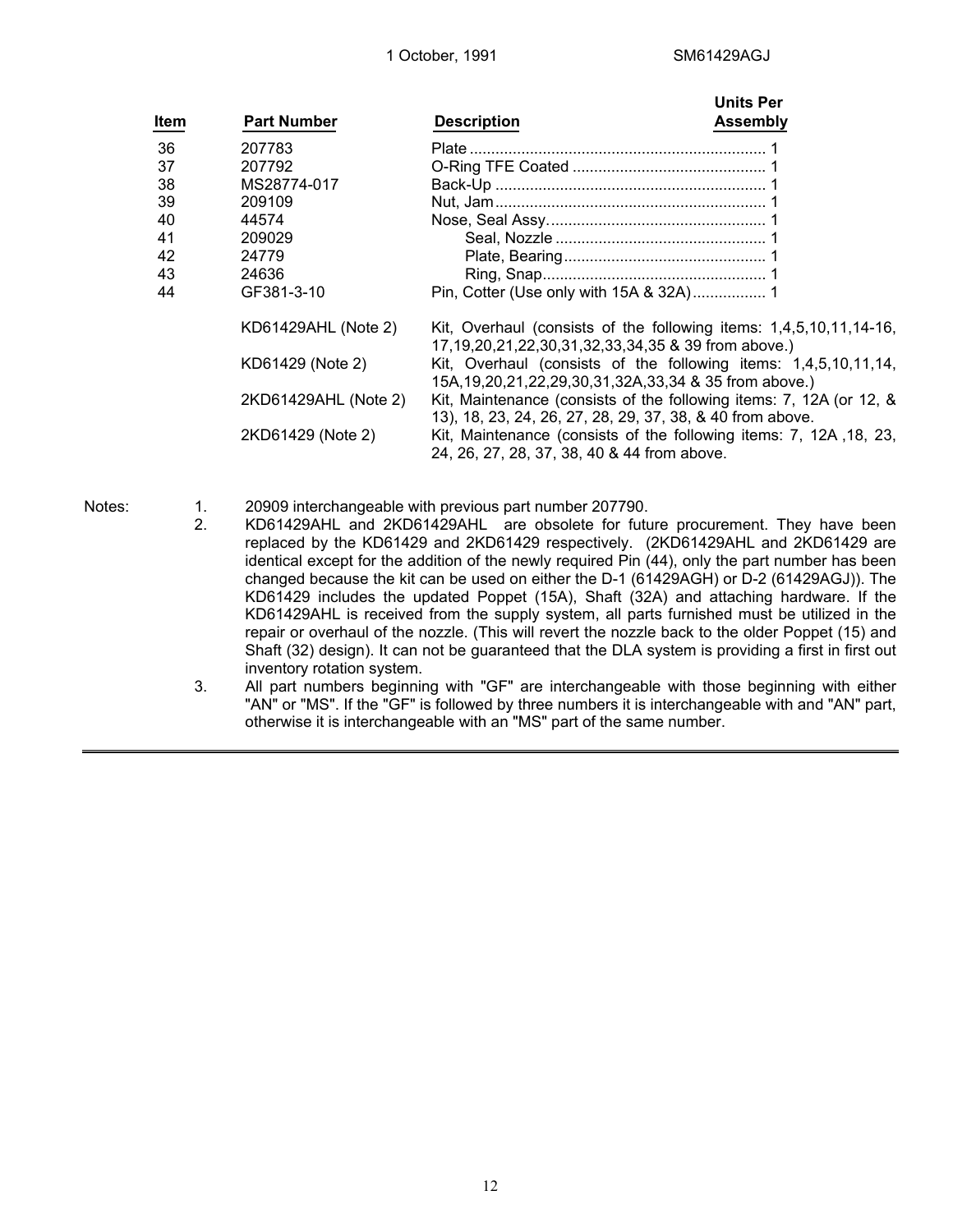

|                  | 21       | 18           |                |    |
|------------------|----------|--------------|----------------|----|
|                  |          |              |                |    |
| 19-<br>20.       |          |              |                | 14 |
| Hanna            |          |              |                |    |
|                  |          |              |                |    |
|                  |          |              | E,             |    |
|                  |          |              |                |    |
|                  |          |              | 38<br>37       |    |
| 35               |          |              |                |    |
| $22 \frac{2}{3}$ |          |              |                |    |
| $\circledcirc$   |          | ١            | q              |    |
|                  | 11       |              |                | 16 |
| D<br>24          |          |              |                | 99 |
| 23               |          |              |                |    |
|                  |          |              |                |    |
|                  | 32A      |              | d              |    |
|                  |          |              | 12 A           |    |
|                  |          |              |                |    |
|                  | 33       | G)           |                |    |
|                  |          |              |                |    |
|                  | O        | 34           | 35<br>30<br>29 |    |
| 31.              |          |              |                |    |
|                  |          | 25           |                |    |
|                  |          | - 26<br>- 27 |                |    |
|                  |          |              |                |    |
|                  |          |              |                |    |
|                  |          |              | $-25$          |    |
|                  |          |              |                |    |
|                  |          |              |                |    |
| ල                |          |              |                |    |
|                  | $\delta$ | Ô            |                |    |
|                  |          |              |                |    |

| *REFER TO PARAGRAPH                                          |  |  |  |
|--------------------------------------------------------------|--|--|--|
| $\left[ 2.2.1.2, 3.2, 3.6 \right]$ OR $\left[ 3.14. \right]$ |  |  |  |
| THESE PARTS MAY NOT BE                                       |  |  |  |
| PRESENT.                                                     |  |  |  |

FIGURE 1